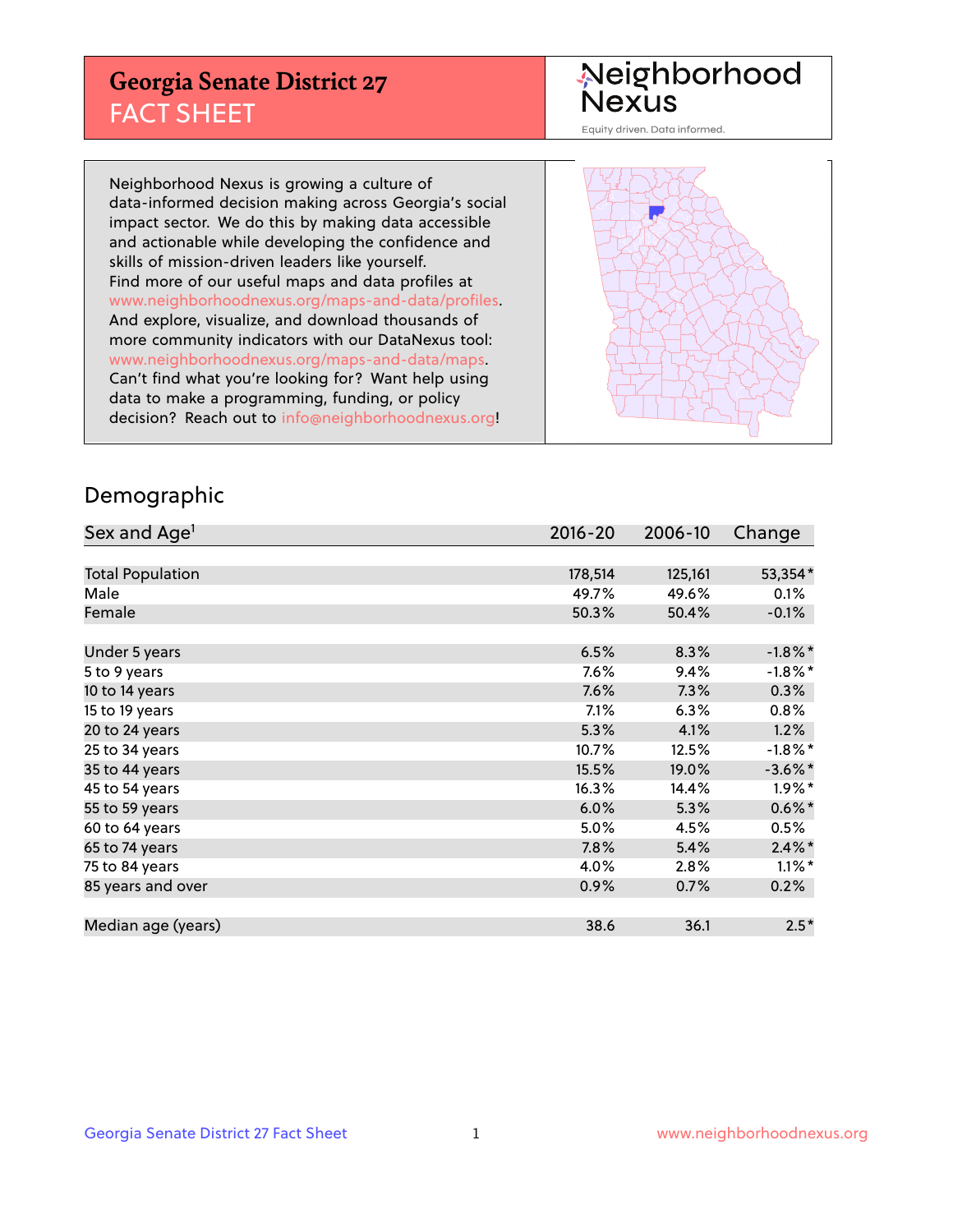## Demographic, continued...

| 53,354*<br>Total population<br>178,514<br>125,161<br>95.8%<br>$-3.1\%$ *<br>98.9%<br>One race<br>White<br>$-9.3%$<br>80.3%<br>89.5%<br><b>Black or African American</b><br>3.9%<br>2.6%<br>$1.3\%$ *<br>American Indian and Alaska Native<br>0.4%<br>0.2%<br>0.2%<br>3.6%<br>$5.1\%$ *<br>8.8%<br>Asian<br>Native Hawaiian and Other Pacific Islander<br>0.0%<br>0.1%<br>$-0.0%$<br>$-0.5%$<br>Some other race<br>2.5%<br>3.0%<br>$3.1\%$ *<br>4.2%<br>1.1%<br>Two or more races<br>Race alone or in combination with other race(s) <sup>3</sup><br>$2016 - 20$<br>2006-10<br>Change<br>53,354*<br>Total population<br>178,514<br>125,161<br>White<br>$-6.4\%$ *<br>84.1%<br>90.5%<br><b>Black or African American</b><br>$2.2\%$ *<br>5.1%<br>2.9%<br>American Indian and Alaska Native<br>0.8%<br>0.6%<br>0.3%<br>$5.8\%$ *<br>9.8%<br>4.0%<br>Asian<br>Native Hawaiian and Other Pacific Islander<br>0.1%<br>0.1%<br>0.1%<br>1.2%<br>4.3%<br>3.1%<br>Some other race<br>Hispanic or Latino and Race <sup>4</sup><br>$2016 - 20$<br>2006-10<br>Change<br>Total population<br>125,161<br>53,354*<br>178,514<br>Hispanic or Latino (of any race)<br>0.6%<br>10.7%<br>10.1%<br>Not Hispanic or Latino<br>89.3%<br>89.9%<br>$-0.6%$<br>White alone<br>$-8.8\%$ *<br>73.8%<br>82.6%<br>Black or African American alone<br>$1.2\%$ *<br>3.7%<br>2.5%<br>American Indian and Alaska Native alone<br>0.1%<br>0.2%<br>0.1%<br>8.6%<br>3.6%<br>$5.0\%$ *<br>Asian alone<br>Native Hawaiian and Other Pacific Islander alone<br>0.0%<br>0.0%<br>$-0.0%$<br>0.2%<br>Some other race alone<br>0.3%<br>0.1%<br>2.7%<br>0.9%<br>$1.7\%$ *<br>Two or more races<br>U.S. Citizenship Status <sup>5</sup><br>$2016 - 20$<br>2006-10<br>Change<br>Foreign-born population<br>14,940<br>12,316*<br>27,256<br>Naturalized U.S. citizen<br>44.7%<br>29.6%<br>15.1%*<br>Not a U.S. citizen<br>70.4%<br>$-15.1\%$ *<br>55.3%<br>Citizen, Voting Age Population <sup>6</sup><br>$2016 - 20$<br>2006-10<br>Change<br>Citizen, 18 and over population<br>38,287*<br>117,535<br>79,248<br>Male<br>48.5%<br>48.4%<br>0.1% | Race <sup>2</sup> | $2016 - 20$ | 2006-10 | Change |
|------------------------------------------------------------------------------------------------------------------------------------------------------------------------------------------------------------------------------------------------------------------------------------------------------------------------------------------------------------------------------------------------------------------------------------------------------------------------------------------------------------------------------------------------------------------------------------------------------------------------------------------------------------------------------------------------------------------------------------------------------------------------------------------------------------------------------------------------------------------------------------------------------------------------------------------------------------------------------------------------------------------------------------------------------------------------------------------------------------------------------------------------------------------------------------------------------------------------------------------------------------------------------------------------------------------------------------------------------------------------------------------------------------------------------------------------------------------------------------------------------------------------------------------------------------------------------------------------------------------------------------------------------------------------------------------------------------------------------------------------------------------------------------------------------------------------------------------------------------------------------------------------------------------------------------------------------------------------------------------------------------------------------------------------------------------------------------------------|-------------------|-------------|---------|--------|
|                                                                                                                                                                                                                                                                                                                                                                                                                                                                                                                                                                                                                                                                                                                                                                                                                                                                                                                                                                                                                                                                                                                                                                                                                                                                                                                                                                                                                                                                                                                                                                                                                                                                                                                                                                                                                                                                                                                                                                                                                                                                                                |                   |             |         |        |
|                                                                                                                                                                                                                                                                                                                                                                                                                                                                                                                                                                                                                                                                                                                                                                                                                                                                                                                                                                                                                                                                                                                                                                                                                                                                                                                                                                                                                                                                                                                                                                                                                                                                                                                                                                                                                                                                                                                                                                                                                                                                                                |                   |             |         |        |
|                                                                                                                                                                                                                                                                                                                                                                                                                                                                                                                                                                                                                                                                                                                                                                                                                                                                                                                                                                                                                                                                                                                                                                                                                                                                                                                                                                                                                                                                                                                                                                                                                                                                                                                                                                                                                                                                                                                                                                                                                                                                                                |                   |             |         |        |
|                                                                                                                                                                                                                                                                                                                                                                                                                                                                                                                                                                                                                                                                                                                                                                                                                                                                                                                                                                                                                                                                                                                                                                                                                                                                                                                                                                                                                                                                                                                                                                                                                                                                                                                                                                                                                                                                                                                                                                                                                                                                                                |                   |             |         |        |
|                                                                                                                                                                                                                                                                                                                                                                                                                                                                                                                                                                                                                                                                                                                                                                                                                                                                                                                                                                                                                                                                                                                                                                                                                                                                                                                                                                                                                                                                                                                                                                                                                                                                                                                                                                                                                                                                                                                                                                                                                                                                                                |                   |             |         |        |
|                                                                                                                                                                                                                                                                                                                                                                                                                                                                                                                                                                                                                                                                                                                                                                                                                                                                                                                                                                                                                                                                                                                                                                                                                                                                                                                                                                                                                                                                                                                                                                                                                                                                                                                                                                                                                                                                                                                                                                                                                                                                                                |                   |             |         |        |
|                                                                                                                                                                                                                                                                                                                                                                                                                                                                                                                                                                                                                                                                                                                                                                                                                                                                                                                                                                                                                                                                                                                                                                                                                                                                                                                                                                                                                                                                                                                                                                                                                                                                                                                                                                                                                                                                                                                                                                                                                                                                                                |                   |             |         |        |
|                                                                                                                                                                                                                                                                                                                                                                                                                                                                                                                                                                                                                                                                                                                                                                                                                                                                                                                                                                                                                                                                                                                                                                                                                                                                                                                                                                                                                                                                                                                                                                                                                                                                                                                                                                                                                                                                                                                                                                                                                                                                                                |                   |             |         |        |
|                                                                                                                                                                                                                                                                                                                                                                                                                                                                                                                                                                                                                                                                                                                                                                                                                                                                                                                                                                                                                                                                                                                                                                                                                                                                                                                                                                                                                                                                                                                                                                                                                                                                                                                                                                                                                                                                                                                                                                                                                                                                                                |                   |             |         |        |
|                                                                                                                                                                                                                                                                                                                                                                                                                                                                                                                                                                                                                                                                                                                                                                                                                                                                                                                                                                                                                                                                                                                                                                                                                                                                                                                                                                                                                                                                                                                                                                                                                                                                                                                                                                                                                                                                                                                                                                                                                                                                                                |                   |             |         |        |
|                                                                                                                                                                                                                                                                                                                                                                                                                                                                                                                                                                                                                                                                                                                                                                                                                                                                                                                                                                                                                                                                                                                                                                                                                                                                                                                                                                                                                                                                                                                                                                                                                                                                                                                                                                                                                                                                                                                                                                                                                                                                                                |                   |             |         |        |
|                                                                                                                                                                                                                                                                                                                                                                                                                                                                                                                                                                                                                                                                                                                                                                                                                                                                                                                                                                                                                                                                                                                                                                                                                                                                                                                                                                                                                                                                                                                                                                                                                                                                                                                                                                                                                                                                                                                                                                                                                                                                                                |                   |             |         |        |
|                                                                                                                                                                                                                                                                                                                                                                                                                                                                                                                                                                                                                                                                                                                                                                                                                                                                                                                                                                                                                                                                                                                                                                                                                                                                                                                                                                                                                                                                                                                                                                                                                                                                                                                                                                                                                                                                                                                                                                                                                                                                                                |                   |             |         |        |
|                                                                                                                                                                                                                                                                                                                                                                                                                                                                                                                                                                                                                                                                                                                                                                                                                                                                                                                                                                                                                                                                                                                                                                                                                                                                                                                                                                                                                                                                                                                                                                                                                                                                                                                                                                                                                                                                                                                                                                                                                                                                                                |                   |             |         |        |
|                                                                                                                                                                                                                                                                                                                                                                                                                                                                                                                                                                                                                                                                                                                                                                                                                                                                                                                                                                                                                                                                                                                                                                                                                                                                                                                                                                                                                                                                                                                                                                                                                                                                                                                                                                                                                                                                                                                                                                                                                                                                                                |                   |             |         |        |
|                                                                                                                                                                                                                                                                                                                                                                                                                                                                                                                                                                                                                                                                                                                                                                                                                                                                                                                                                                                                                                                                                                                                                                                                                                                                                                                                                                                                                                                                                                                                                                                                                                                                                                                                                                                                                                                                                                                                                                                                                                                                                                |                   |             |         |        |
|                                                                                                                                                                                                                                                                                                                                                                                                                                                                                                                                                                                                                                                                                                                                                                                                                                                                                                                                                                                                                                                                                                                                                                                                                                                                                                                                                                                                                                                                                                                                                                                                                                                                                                                                                                                                                                                                                                                                                                                                                                                                                                |                   |             |         |        |
|                                                                                                                                                                                                                                                                                                                                                                                                                                                                                                                                                                                                                                                                                                                                                                                                                                                                                                                                                                                                                                                                                                                                                                                                                                                                                                                                                                                                                                                                                                                                                                                                                                                                                                                                                                                                                                                                                                                                                                                                                                                                                                |                   |             |         |        |
|                                                                                                                                                                                                                                                                                                                                                                                                                                                                                                                                                                                                                                                                                                                                                                                                                                                                                                                                                                                                                                                                                                                                                                                                                                                                                                                                                                                                                                                                                                                                                                                                                                                                                                                                                                                                                                                                                                                                                                                                                                                                                                |                   |             |         |        |
|                                                                                                                                                                                                                                                                                                                                                                                                                                                                                                                                                                                                                                                                                                                                                                                                                                                                                                                                                                                                                                                                                                                                                                                                                                                                                                                                                                                                                                                                                                                                                                                                                                                                                                                                                                                                                                                                                                                                                                                                                                                                                                |                   |             |         |        |
|                                                                                                                                                                                                                                                                                                                                                                                                                                                                                                                                                                                                                                                                                                                                                                                                                                                                                                                                                                                                                                                                                                                                                                                                                                                                                                                                                                                                                                                                                                                                                                                                                                                                                                                                                                                                                                                                                                                                                                                                                                                                                                |                   |             |         |        |
|                                                                                                                                                                                                                                                                                                                                                                                                                                                                                                                                                                                                                                                                                                                                                                                                                                                                                                                                                                                                                                                                                                                                                                                                                                                                                                                                                                                                                                                                                                                                                                                                                                                                                                                                                                                                                                                                                                                                                                                                                                                                                                |                   |             |         |        |
|                                                                                                                                                                                                                                                                                                                                                                                                                                                                                                                                                                                                                                                                                                                                                                                                                                                                                                                                                                                                                                                                                                                                                                                                                                                                                                                                                                                                                                                                                                                                                                                                                                                                                                                                                                                                                                                                                                                                                                                                                                                                                                |                   |             |         |        |
|                                                                                                                                                                                                                                                                                                                                                                                                                                                                                                                                                                                                                                                                                                                                                                                                                                                                                                                                                                                                                                                                                                                                                                                                                                                                                                                                                                                                                                                                                                                                                                                                                                                                                                                                                                                                                                                                                                                                                                                                                                                                                                |                   |             |         |        |
|                                                                                                                                                                                                                                                                                                                                                                                                                                                                                                                                                                                                                                                                                                                                                                                                                                                                                                                                                                                                                                                                                                                                                                                                                                                                                                                                                                                                                                                                                                                                                                                                                                                                                                                                                                                                                                                                                                                                                                                                                                                                                                |                   |             |         |        |
|                                                                                                                                                                                                                                                                                                                                                                                                                                                                                                                                                                                                                                                                                                                                                                                                                                                                                                                                                                                                                                                                                                                                                                                                                                                                                                                                                                                                                                                                                                                                                                                                                                                                                                                                                                                                                                                                                                                                                                                                                                                                                                |                   |             |         |        |
|                                                                                                                                                                                                                                                                                                                                                                                                                                                                                                                                                                                                                                                                                                                                                                                                                                                                                                                                                                                                                                                                                                                                                                                                                                                                                                                                                                                                                                                                                                                                                                                                                                                                                                                                                                                                                                                                                                                                                                                                                                                                                                |                   |             |         |        |
|                                                                                                                                                                                                                                                                                                                                                                                                                                                                                                                                                                                                                                                                                                                                                                                                                                                                                                                                                                                                                                                                                                                                                                                                                                                                                                                                                                                                                                                                                                                                                                                                                                                                                                                                                                                                                                                                                                                                                                                                                                                                                                |                   |             |         |        |
|                                                                                                                                                                                                                                                                                                                                                                                                                                                                                                                                                                                                                                                                                                                                                                                                                                                                                                                                                                                                                                                                                                                                                                                                                                                                                                                                                                                                                                                                                                                                                                                                                                                                                                                                                                                                                                                                                                                                                                                                                                                                                                |                   |             |         |        |
|                                                                                                                                                                                                                                                                                                                                                                                                                                                                                                                                                                                                                                                                                                                                                                                                                                                                                                                                                                                                                                                                                                                                                                                                                                                                                                                                                                                                                                                                                                                                                                                                                                                                                                                                                                                                                                                                                                                                                                                                                                                                                                |                   |             |         |        |
|                                                                                                                                                                                                                                                                                                                                                                                                                                                                                                                                                                                                                                                                                                                                                                                                                                                                                                                                                                                                                                                                                                                                                                                                                                                                                                                                                                                                                                                                                                                                                                                                                                                                                                                                                                                                                                                                                                                                                                                                                                                                                                |                   |             |         |        |
|                                                                                                                                                                                                                                                                                                                                                                                                                                                                                                                                                                                                                                                                                                                                                                                                                                                                                                                                                                                                                                                                                                                                                                                                                                                                                                                                                                                                                                                                                                                                                                                                                                                                                                                                                                                                                                                                                                                                                                                                                                                                                                |                   |             |         |        |
|                                                                                                                                                                                                                                                                                                                                                                                                                                                                                                                                                                                                                                                                                                                                                                                                                                                                                                                                                                                                                                                                                                                                                                                                                                                                                                                                                                                                                                                                                                                                                                                                                                                                                                                                                                                                                                                                                                                                                                                                                                                                                                |                   |             |         |        |
|                                                                                                                                                                                                                                                                                                                                                                                                                                                                                                                                                                                                                                                                                                                                                                                                                                                                                                                                                                                                                                                                                                                                                                                                                                                                                                                                                                                                                                                                                                                                                                                                                                                                                                                                                                                                                                                                                                                                                                                                                                                                                                |                   |             |         |        |
|                                                                                                                                                                                                                                                                                                                                                                                                                                                                                                                                                                                                                                                                                                                                                                                                                                                                                                                                                                                                                                                                                                                                                                                                                                                                                                                                                                                                                                                                                                                                                                                                                                                                                                                                                                                                                                                                                                                                                                                                                                                                                                |                   |             |         |        |
|                                                                                                                                                                                                                                                                                                                                                                                                                                                                                                                                                                                                                                                                                                                                                                                                                                                                                                                                                                                                                                                                                                                                                                                                                                                                                                                                                                                                                                                                                                                                                                                                                                                                                                                                                                                                                                                                                                                                                                                                                                                                                                |                   |             |         |        |
|                                                                                                                                                                                                                                                                                                                                                                                                                                                                                                                                                                                                                                                                                                                                                                                                                                                                                                                                                                                                                                                                                                                                                                                                                                                                                                                                                                                                                                                                                                                                                                                                                                                                                                                                                                                                                                                                                                                                                                                                                                                                                                |                   |             |         |        |
|                                                                                                                                                                                                                                                                                                                                                                                                                                                                                                                                                                                                                                                                                                                                                                                                                                                                                                                                                                                                                                                                                                                                                                                                                                                                                                                                                                                                                                                                                                                                                                                                                                                                                                                                                                                                                                                                                                                                                                                                                                                                                                |                   |             |         |        |
| Female<br>51.6%<br>$-0.1%$<br>51.5%                                                                                                                                                                                                                                                                                                                                                                                                                                                                                                                                                                                                                                                                                                                                                                                                                                                                                                                                                                                                                                                                                                                                                                                                                                                                                                                                                                                                                                                                                                                                                                                                                                                                                                                                                                                                                                                                                                                                                                                                                                                            |                   |             |         |        |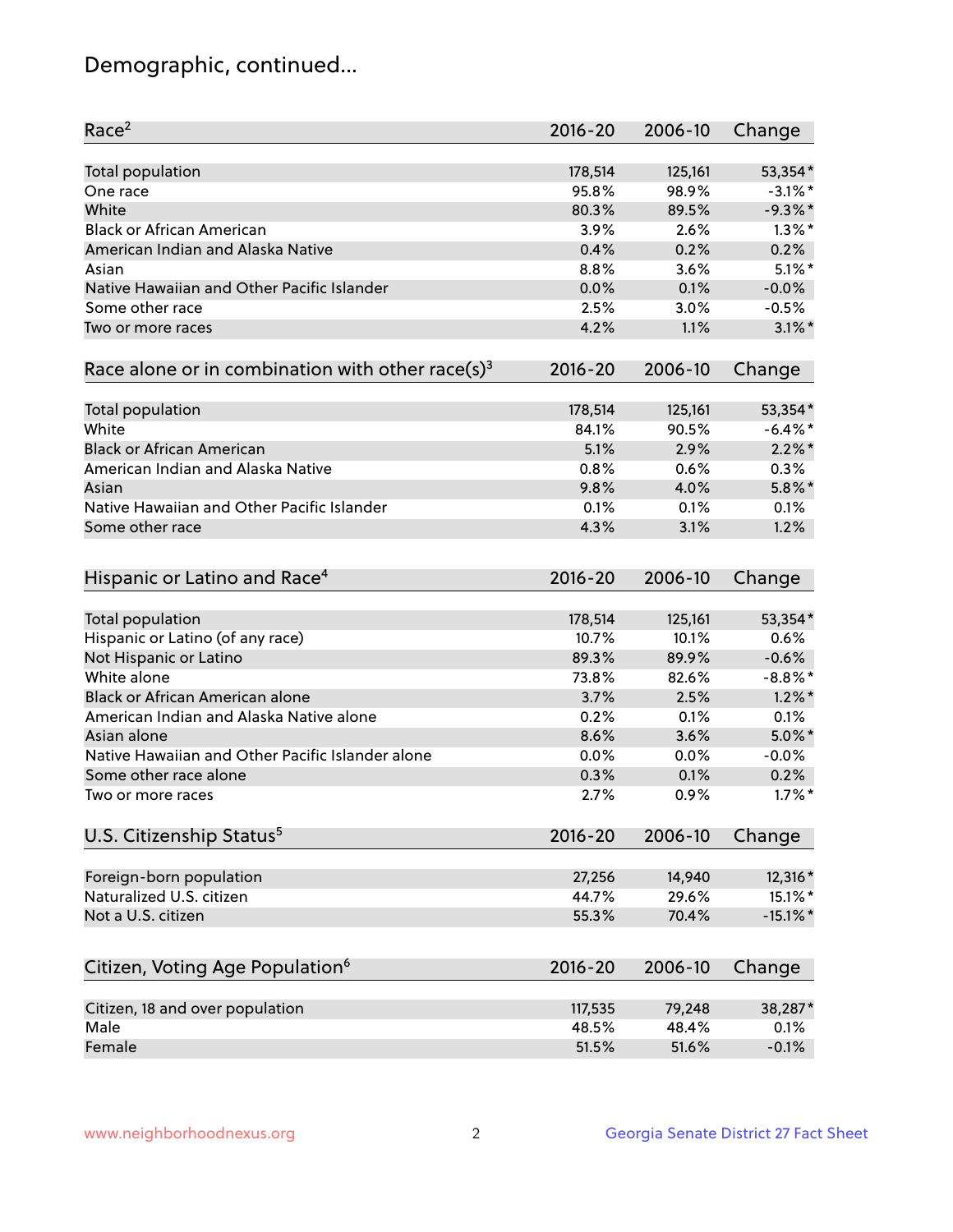#### Economic

| Income <sup>7</sup>                                 | $2016 - 20$ | 2006-10 | Change     |
|-----------------------------------------------------|-------------|---------|------------|
|                                                     |             |         |            |
| All households                                      | 62,057      | 43,085  | 18,972*    |
| Less than \$10,000                                  | 2.5%        | 3.5%    | $-1.0%$    |
| \$10,000 to \$14,999                                | 1.7%        | 2.6%    | $-0.9%$    |
| \$15,000 to \$24,999                                | 4.2%        | 5.5%    | $-1.3%$    |
| \$25,000 to \$34,999                                | 4.6%        | 6.3%    | $-1.7%$ *  |
| \$35,000 to \$49,999                                | $8.2\%$     | 11.3%   | $-3.0\%$ * |
| \$50,000 to \$74,999                                | 12.8%       | 18.0%   | $-5.3\%$ * |
| \$75,000 to \$99,999                                | 12.5%       | 16.7%   | $-4.1\%$ * |
| \$100,000 to \$149,999                              | 22.4%       | 20.6%   | 1.8%       |
| \$150,000 to \$199,999                              | 13.6%       | 8.7%    | $5.0\%$ *  |
| \$200,000 or more                                   | 17.3%       | 6.8%    | 10.5%*     |
| Median household income (dollars)                   | 106,442     | 79,133  | 27,309*    |
| Mean household income (dollars)                     | 125,349     | 94,996  | 30,353*    |
| With earnings                                       | 86.5%       | 87.3%   | $-0.9%$    |
| Mean earnings (dollars)                             | 125,849     | 94,763  | 31,086*    |
| <b>With Social Security</b>                         | 24.8%       | 19.5%   | $5.3\%$ *  |
| Mean Social Security income (dollars)               | 23,437      | 17,480  | 5,957*     |
| With retirement income                              | 18.1%       | 14.5%   | $3.5%$ *   |
| Mean retirement income (dollars)                    | 27,901      | 27,271  | 630        |
| With Supplemental Security Income                   | 2.4%        | 1.3%    | 1.0%       |
| Mean Supplemental Security Income (dollars)         | 10,277      | 8,228   | 2,049      |
| With cash public assistance income                  | 0.8%        | 0.9%    | $-0.0%$    |
| Mean cash public assistance income (dollars)        | 1,502       | 3,500   | $-1,998$   |
| With Food Stamp/SNAP benefits in the past 12 months | 3.8%        | 3.6%    | 0.2%       |
|                                                     |             |         |            |
| Families                                            | 49,043      | 33,689  | 15,354*    |
| Less than \$10,000                                  | 1.3%        | 3.0%    | $-1.6%$    |
| \$10,000 to \$14,999                                | 1.3%        | 1.4%    | $-0.0%$    |
| \$15,000 to \$24,999                                | 2.6%        | 4.2%    | $-1.6%$    |
| \$25,000 to \$34,999                                | 3.6%        | 5.4%    | $-1.7%$    |
| \$35,000 to \$49,999                                | 6.7%        | 9.6%    | $-2.9%$    |
| \$50,000 to \$74,999                                | 12.2%       | 16.9%   | $-4.7%$ *  |
| \$75,000 to \$99,999                                | 12.2%       | 17.8%   | $-5.6\%$ * |
| \$100,000 to \$149,999                              | 24.7%       | 23.5%   | 1.3%       |
| \$150,000 to \$199,999                              | 15.3%       | 10.4%   | 4.9%*      |
| \$200,000 or more                                   | 20.1%       | 8.0%    | 12.1%*     |
| Median family income (dollars)                      | 118,063     | 88,524  | 29,540*    |
| Mean family income (dollars)                        | 137,160     | 103,991 | 33,170*    |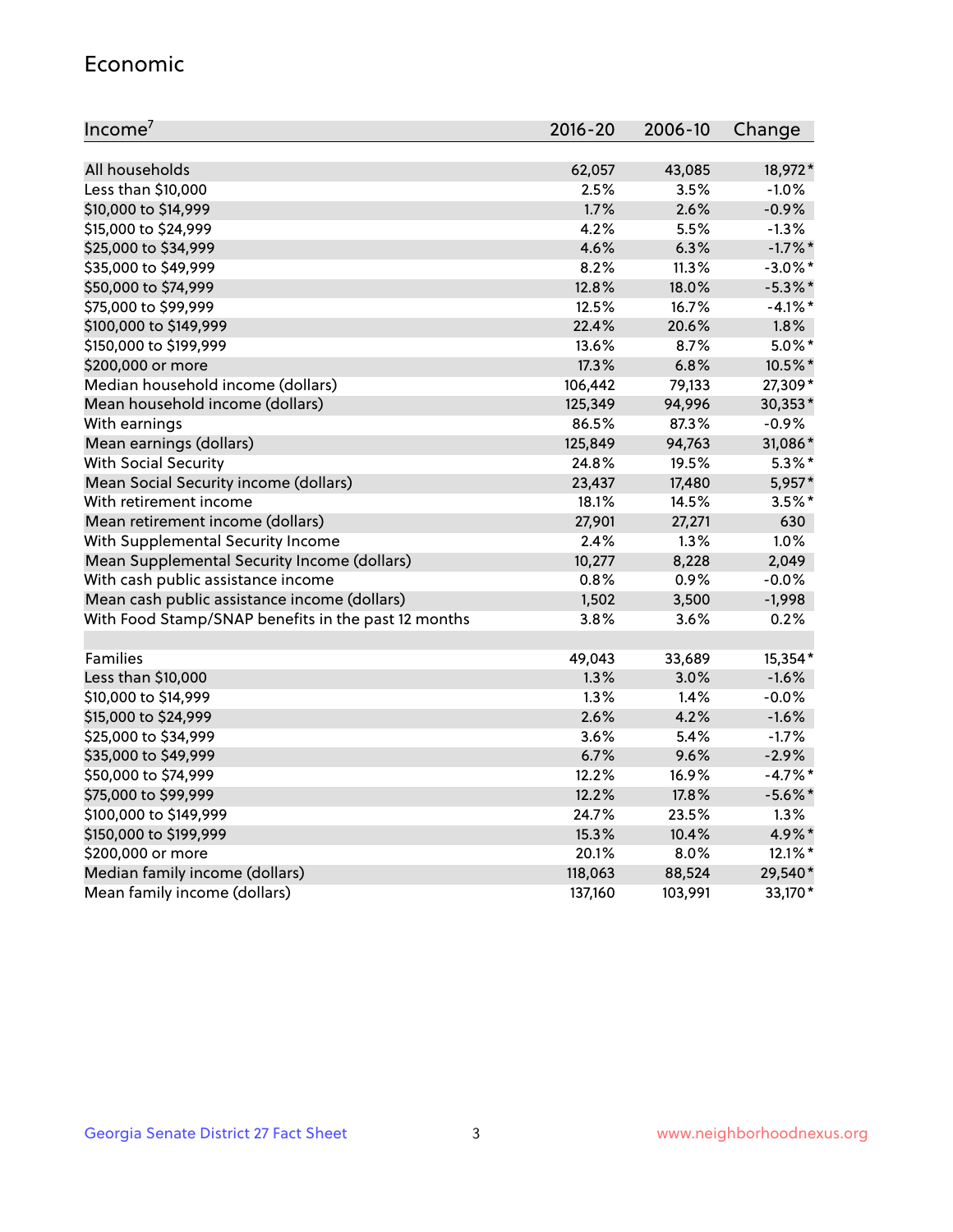## Economic, continued...

| Nonfamily households<br>13,014<br>9,396<br>$3,618*$<br>Median nonfamily income (dollars)<br>10,988*<br>57,438<br>46,450<br>Mean nonfamily income (dollars)<br>74,040<br>58,621<br>15,419*<br>Median earnings for workers (dollars)<br>9,895*<br>49,765<br>39,870<br>Median earnings for male full-time, year-round workers<br>18,621*<br>81,754<br>63,133<br>(dollars)<br>13,075*<br>Median earnings for female full-time, year-round workers<br>56,880<br>43,805<br>(dollars)<br>10,970*<br>Per capita income (dollars)<br>44,144<br>33,174<br>Families and People Below Poverty Level <sup>9</sup><br>2016-20<br>2006-10<br>Change<br><b>All families</b><br>4.1%<br>5.5%<br>$-1.3%$<br>With related children under 18 years<br>5.7%<br>7.7%<br>$-2.0%$<br>With related children under 5 years only<br>2.6%<br>6.9%<br>$-4.3%$<br>Married couple families<br>2.5%<br>3.2%<br>$-0.7%$<br>With related children under 18 years<br>$-1.2%$<br>3.0%<br>4.2%<br>With related children under 5 years only<br>0.8%<br>3.0%<br>$-2.2%$<br>Families with female householder, no husband present<br>$-3.3%$<br>18.5%<br>21.8%<br>With related children under 18 years<br>24.4%<br>28.5%<br>$-4.1%$<br>With related children under 5 years only<br>17.6%<br>67.5%<br>$-49.9%$<br>$-1.1%$<br>All people<br>6.0%<br>7.1%<br>Under 18 years<br>8.8%<br>$-1.0%$<br>7.9%<br>Related children under 18 years<br>7.5%<br>$-1.0%$<br>8.5%<br>Related children under 5 years<br>9.9%<br>9.7%<br>0.2%<br>Related children 5 to 17 years<br>6.8%<br>8.1%<br>$-1.3%$<br>5.3%<br>18 years and over<br>6.3%<br>$-1.1%$<br>5.2%<br>$-1.4%$<br>18 to 64 years<br>6.5%<br>65 years and over<br>5.8%<br>5.2%<br>0.7%<br>People in families<br>4.5%<br>5.9%<br>$-1.4%$<br>Unrelated individuals 15 years and over<br>17.4%<br>16.2%<br>1.2%<br>Non-Hispanic white people<br>4.1%<br>5.0%<br>$-0.9%$<br>Black or African-American people<br>5.5%<br>4.9%<br>0.6% | Income, continued <sup>8</sup> | $2016 - 20$ | 2006-10 | Change |
|-------------------------------------------------------------------------------------------------------------------------------------------------------------------------------------------------------------------------------------------------------------------------------------------------------------------------------------------------------------------------------------------------------------------------------------------------------------------------------------------------------------------------------------------------------------------------------------------------------------------------------------------------------------------------------------------------------------------------------------------------------------------------------------------------------------------------------------------------------------------------------------------------------------------------------------------------------------------------------------------------------------------------------------------------------------------------------------------------------------------------------------------------------------------------------------------------------------------------------------------------------------------------------------------------------------------------------------------------------------------------------------------------------------------------------------------------------------------------------------------------------------------------------------------------------------------------------------------------------------------------------------------------------------------------------------------------------------------------------------------------------------------------------------------------------------------------------------------------------------------------------------------------------------------------------------|--------------------------------|-------------|---------|--------|
|                                                                                                                                                                                                                                                                                                                                                                                                                                                                                                                                                                                                                                                                                                                                                                                                                                                                                                                                                                                                                                                                                                                                                                                                                                                                                                                                                                                                                                                                                                                                                                                                                                                                                                                                                                                                                                                                                                                                     |                                |             |         |        |
|                                                                                                                                                                                                                                                                                                                                                                                                                                                                                                                                                                                                                                                                                                                                                                                                                                                                                                                                                                                                                                                                                                                                                                                                                                                                                                                                                                                                                                                                                                                                                                                                                                                                                                                                                                                                                                                                                                                                     |                                |             |         |        |
|                                                                                                                                                                                                                                                                                                                                                                                                                                                                                                                                                                                                                                                                                                                                                                                                                                                                                                                                                                                                                                                                                                                                                                                                                                                                                                                                                                                                                                                                                                                                                                                                                                                                                                                                                                                                                                                                                                                                     |                                |             |         |        |
|                                                                                                                                                                                                                                                                                                                                                                                                                                                                                                                                                                                                                                                                                                                                                                                                                                                                                                                                                                                                                                                                                                                                                                                                                                                                                                                                                                                                                                                                                                                                                                                                                                                                                                                                                                                                                                                                                                                                     |                                |             |         |        |
|                                                                                                                                                                                                                                                                                                                                                                                                                                                                                                                                                                                                                                                                                                                                                                                                                                                                                                                                                                                                                                                                                                                                                                                                                                                                                                                                                                                                                                                                                                                                                                                                                                                                                                                                                                                                                                                                                                                                     |                                |             |         |        |
|                                                                                                                                                                                                                                                                                                                                                                                                                                                                                                                                                                                                                                                                                                                                                                                                                                                                                                                                                                                                                                                                                                                                                                                                                                                                                                                                                                                                                                                                                                                                                                                                                                                                                                                                                                                                                                                                                                                                     |                                |             |         |        |
|                                                                                                                                                                                                                                                                                                                                                                                                                                                                                                                                                                                                                                                                                                                                                                                                                                                                                                                                                                                                                                                                                                                                                                                                                                                                                                                                                                                                                                                                                                                                                                                                                                                                                                                                                                                                                                                                                                                                     |                                |             |         |        |
|                                                                                                                                                                                                                                                                                                                                                                                                                                                                                                                                                                                                                                                                                                                                                                                                                                                                                                                                                                                                                                                                                                                                                                                                                                                                                                                                                                                                                                                                                                                                                                                                                                                                                                                                                                                                                                                                                                                                     |                                |             |         |        |
|                                                                                                                                                                                                                                                                                                                                                                                                                                                                                                                                                                                                                                                                                                                                                                                                                                                                                                                                                                                                                                                                                                                                                                                                                                                                                                                                                                                                                                                                                                                                                                                                                                                                                                                                                                                                                                                                                                                                     |                                |             |         |        |
|                                                                                                                                                                                                                                                                                                                                                                                                                                                                                                                                                                                                                                                                                                                                                                                                                                                                                                                                                                                                                                                                                                                                                                                                                                                                                                                                                                                                                                                                                                                                                                                                                                                                                                                                                                                                                                                                                                                                     |                                |             |         |        |
|                                                                                                                                                                                                                                                                                                                                                                                                                                                                                                                                                                                                                                                                                                                                                                                                                                                                                                                                                                                                                                                                                                                                                                                                                                                                                                                                                                                                                                                                                                                                                                                                                                                                                                                                                                                                                                                                                                                                     |                                |             |         |        |
|                                                                                                                                                                                                                                                                                                                                                                                                                                                                                                                                                                                                                                                                                                                                                                                                                                                                                                                                                                                                                                                                                                                                                                                                                                                                                                                                                                                                                                                                                                                                                                                                                                                                                                                                                                                                                                                                                                                                     |                                |             |         |        |
|                                                                                                                                                                                                                                                                                                                                                                                                                                                                                                                                                                                                                                                                                                                                                                                                                                                                                                                                                                                                                                                                                                                                                                                                                                                                                                                                                                                                                                                                                                                                                                                                                                                                                                                                                                                                                                                                                                                                     |                                |             |         |        |
|                                                                                                                                                                                                                                                                                                                                                                                                                                                                                                                                                                                                                                                                                                                                                                                                                                                                                                                                                                                                                                                                                                                                                                                                                                                                                                                                                                                                                                                                                                                                                                                                                                                                                                                                                                                                                                                                                                                                     |                                |             |         |        |
|                                                                                                                                                                                                                                                                                                                                                                                                                                                                                                                                                                                                                                                                                                                                                                                                                                                                                                                                                                                                                                                                                                                                                                                                                                                                                                                                                                                                                                                                                                                                                                                                                                                                                                                                                                                                                                                                                                                                     |                                |             |         |        |
|                                                                                                                                                                                                                                                                                                                                                                                                                                                                                                                                                                                                                                                                                                                                                                                                                                                                                                                                                                                                                                                                                                                                                                                                                                                                                                                                                                                                                                                                                                                                                                                                                                                                                                                                                                                                                                                                                                                                     |                                |             |         |        |
|                                                                                                                                                                                                                                                                                                                                                                                                                                                                                                                                                                                                                                                                                                                                                                                                                                                                                                                                                                                                                                                                                                                                                                                                                                                                                                                                                                                                                                                                                                                                                                                                                                                                                                                                                                                                                                                                                                                                     |                                |             |         |        |
|                                                                                                                                                                                                                                                                                                                                                                                                                                                                                                                                                                                                                                                                                                                                                                                                                                                                                                                                                                                                                                                                                                                                                                                                                                                                                                                                                                                                                                                                                                                                                                                                                                                                                                                                                                                                                                                                                                                                     |                                |             |         |        |
|                                                                                                                                                                                                                                                                                                                                                                                                                                                                                                                                                                                                                                                                                                                                                                                                                                                                                                                                                                                                                                                                                                                                                                                                                                                                                                                                                                                                                                                                                                                                                                                                                                                                                                                                                                                                                                                                                                                                     |                                |             |         |        |
|                                                                                                                                                                                                                                                                                                                                                                                                                                                                                                                                                                                                                                                                                                                                                                                                                                                                                                                                                                                                                                                                                                                                                                                                                                                                                                                                                                                                                                                                                                                                                                                                                                                                                                                                                                                                                                                                                                                                     |                                |             |         |        |
|                                                                                                                                                                                                                                                                                                                                                                                                                                                                                                                                                                                                                                                                                                                                                                                                                                                                                                                                                                                                                                                                                                                                                                                                                                                                                                                                                                                                                                                                                                                                                                                                                                                                                                                                                                                                                                                                                                                                     |                                |             |         |        |
|                                                                                                                                                                                                                                                                                                                                                                                                                                                                                                                                                                                                                                                                                                                                                                                                                                                                                                                                                                                                                                                                                                                                                                                                                                                                                                                                                                                                                                                                                                                                                                                                                                                                                                                                                                                                                                                                                                                                     |                                |             |         |        |
|                                                                                                                                                                                                                                                                                                                                                                                                                                                                                                                                                                                                                                                                                                                                                                                                                                                                                                                                                                                                                                                                                                                                                                                                                                                                                                                                                                                                                                                                                                                                                                                                                                                                                                                                                                                                                                                                                                                                     |                                |             |         |        |
|                                                                                                                                                                                                                                                                                                                                                                                                                                                                                                                                                                                                                                                                                                                                                                                                                                                                                                                                                                                                                                                                                                                                                                                                                                                                                                                                                                                                                                                                                                                                                                                                                                                                                                                                                                                                                                                                                                                                     |                                |             |         |        |
|                                                                                                                                                                                                                                                                                                                                                                                                                                                                                                                                                                                                                                                                                                                                                                                                                                                                                                                                                                                                                                                                                                                                                                                                                                                                                                                                                                                                                                                                                                                                                                                                                                                                                                                                                                                                                                                                                                                                     |                                |             |         |        |
|                                                                                                                                                                                                                                                                                                                                                                                                                                                                                                                                                                                                                                                                                                                                                                                                                                                                                                                                                                                                                                                                                                                                                                                                                                                                                                                                                                                                                                                                                                                                                                                                                                                                                                                                                                                                                                                                                                                                     |                                |             |         |        |
|                                                                                                                                                                                                                                                                                                                                                                                                                                                                                                                                                                                                                                                                                                                                                                                                                                                                                                                                                                                                                                                                                                                                                                                                                                                                                                                                                                                                                                                                                                                                                                                                                                                                                                                                                                                                                                                                                                                                     |                                |             |         |        |
|                                                                                                                                                                                                                                                                                                                                                                                                                                                                                                                                                                                                                                                                                                                                                                                                                                                                                                                                                                                                                                                                                                                                                                                                                                                                                                                                                                                                                                                                                                                                                                                                                                                                                                                                                                                                                                                                                                                                     |                                |             |         |        |
|                                                                                                                                                                                                                                                                                                                                                                                                                                                                                                                                                                                                                                                                                                                                                                                                                                                                                                                                                                                                                                                                                                                                                                                                                                                                                                                                                                                                                                                                                                                                                                                                                                                                                                                                                                                                                                                                                                                                     |                                |             |         |        |
|                                                                                                                                                                                                                                                                                                                                                                                                                                                                                                                                                                                                                                                                                                                                                                                                                                                                                                                                                                                                                                                                                                                                                                                                                                                                                                                                                                                                                                                                                                                                                                                                                                                                                                                                                                                                                                                                                                                                     |                                |             |         |        |
|                                                                                                                                                                                                                                                                                                                                                                                                                                                                                                                                                                                                                                                                                                                                                                                                                                                                                                                                                                                                                                                                                                                                                                                                                                                                                                                                                                                                                                                                                                                                                                                                                                                                                                                                                                                                                                                                                                                                     |                                |             |         |        |
|                                                                                                                                                                                                                                                                                                                                                                                                                                                                                                                                                                                                                                                                                                                                                                                                                                                                                                                                                                                                                                                                                                                                                                                                                                                                                                                                                                                                                                                                                                                                                                                                                                                                                                                                                                                                                                                                                                                                     |                                |             |         |        |
|                                                                                                                                                                                                                                                                                                                                                                                                                                                                                                                                                                                                                                                                                                                                                                                                                                                                                                                                                                                                                                                                                                                                                                                                                                                                                                                                                                                                                                                                                                                                                                                                                                                                                                                                                                                                                                                                                                                                     |                                |             |         |        |
|                                                                                                                                                                                                                                                                                                                                                                                                                                                                                                                                                                                                                                                                                                                                                                                                                                                                                                                                                                                                                                                                                                                                                                                                                                                                                                                                                                                                                                                                                                                                                                                                                                                                                                                                                                                                                                                                                                                                     |                                |             |         |        |
| Asian people<br>2.2%<br>5.3%<br>$-3.1%$                                                                                                                                                                                                                                                                                                                                                                                                                                                                                                                                                                                                                                                                                                                                                                                                                                                                                                                                                                                                                                                                                                                                                                                                                                                                                                                                                                                                                                                                                                                                                                                                                                                                                                                                                                                                                                                                                             |                                |             |         |        |
| Hispanic or Latino people<br>20.7%<br>$-4.0%$<br>24.7%                                                                                                                                                                                                                                                                                                                                                                                                                                                                                                                                                                                                                                                                                                                                                                                                                                                                                                                                                                                                                                                                                                                                                                                                                                                                                                                                                                                                                                                                                                                                                                                                                                                                                                                                                                                                                                                                              |                                |             |         |        |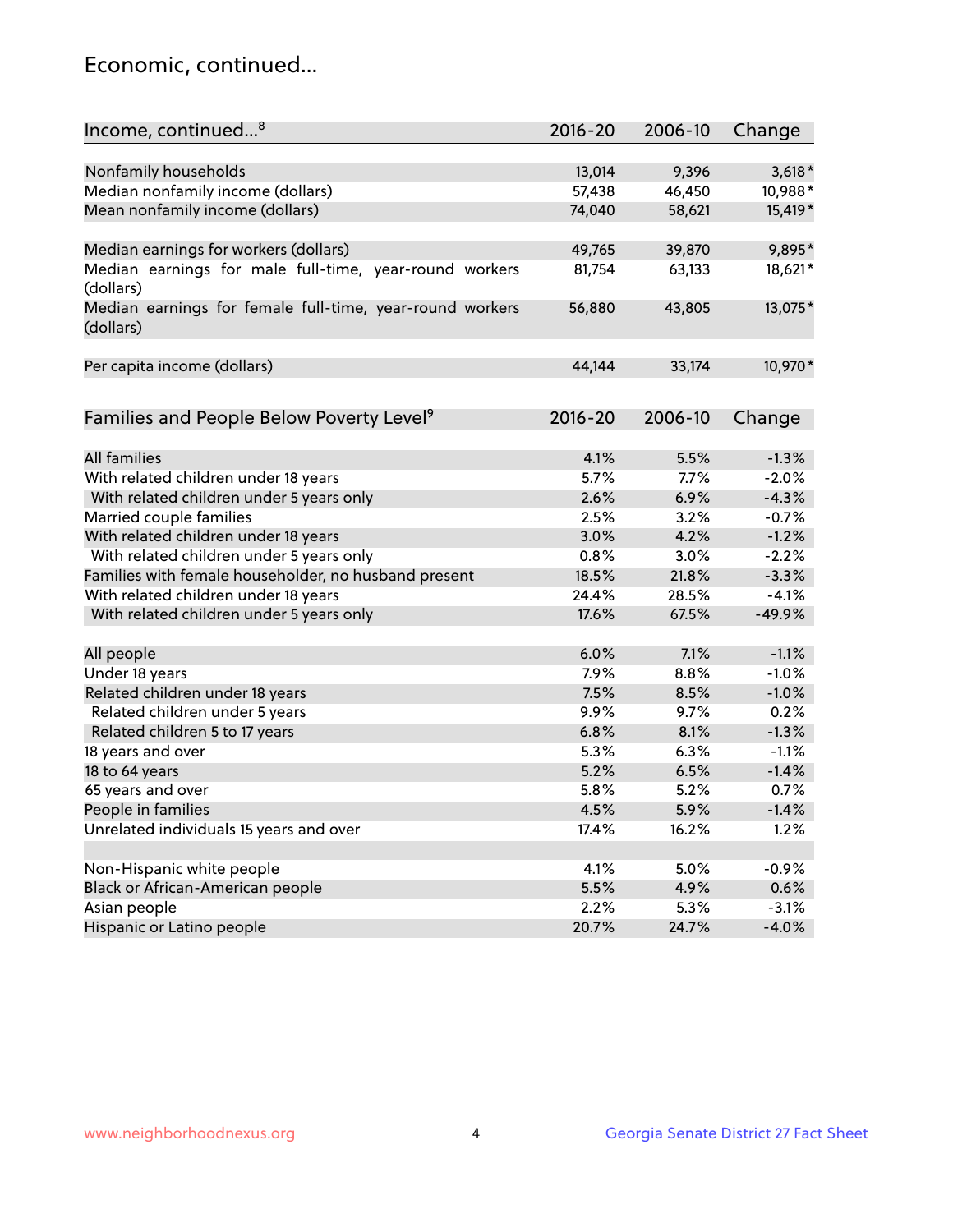## Employment

| Employment Status <sup>10</sup>                                             | 2016-20     | 2006-10 | Change    |
|-----------------------------------------------------------------------------|-------------|---------|-----------|
|                                                                             |             |         |           |
| Population 16 years and over                                                | 136,827     | 92,041  | 44,786*   |
| In labor force                                                              | 69.9%       | 70.5%   | $-0.6%$   |
| Civilian labor force                                                        | 69.8%       | 70.5%   | $-0.6%$   |
| Employed                                                                    | 67.5%       | 66.0%   | 1.4%      |
| Unemployed                                                                  | 2.4%        | 4.5%    | $-2.1%$   |
| <b>Armed Forces</b>                                                         | 0.1%        | 0.1%    | $-0.0%$   |
| Not in labor force                                                          | 30.1%       | 29.5%   | 0.6%      |
| Civilian labor force                                                        | 95,559      | 64,867  | 30,692*   |
| <b>Unemployment Rate</b>                                                    | 3.4%        | 6.3%    | $-2.9%$   |
|                                                                             |             |         |           |
| Females 16 years and over                                                   | 69,385      | 46,522  | 22,863*   |
| In labor force                                                              | 61.4%       | 61.6%   | $-0.2%$   |
| Civilian labor force                                                        | 61.4%       | 61.6%   | $-0.2%$   |
| Employed                                                                    | 58.8%       | 57.3%   | 1.5%      |
|                                                                             |             |         |           |
| Own children of the householder under 6 years                               | 13,539      | 12,467  | 1,072     |
| All parents in family in labor force                                        | 61.3%       | 61.4%   | $-0.1%$   |
| Own children of the householder 6 to 17 years                               | 32,145      | 23,089  | $9,057*$  |
| All parents in family in labor force                                        | 69.2%       | 66.1%   | 3.2%      |
|                                                                             |             |         |           |
| Industry <sup>11</sup>                                                      | $2016 - 20$ | 2006-10 | Change    |
|                                                                             |             |         |           |
| Civilian employed population 16 years and over                              | 92,300      | 60,754  | 31,546*   |
| Agriculture, forestry, fishing and hunting, and mining                      | 0.5%        | 0.5%    | $-0.1%$   |
| Construction                                                                | 6.9%        | 8.9%    | $-1.9%$ * |
| Manufacturing                                                               | 9.9%        | 10.8%   | $-0.9%$   |
| Wholesale trade                                                             | 2.9%        | 4.6%    | $-1.7%$ * |
| Retail trade                                                                | 11.8%       | 10.9%   | 0.9%      |
| Transportation and warehousing, and utilities                               | 4.2%        | 4.4%    | $-0.1%$   |
| Information                                                                 | 4.1%        | 5.0%    | $-0.9%$   |
| Finance and insurance, and real estate and rental and leasing               | 9.3%        | 9.8%    | $-0.5%$   |
| Professional, scientific, and management, and administrative                | 18.4%       | 15.8%   | $2.6\%*$  |
| and waste management services                                               |             |         |           |
| Educational services, and health care and social assistance                 | 17.6%       | 14.8%   | $2.8\%$ * |
| Arts, entertainment, and recreation, and accommodation and<br>food services | 7.6%        | 7.2%    | 0.5%      |
| Other services, except public administration                                | 4.7%        | 5.2%    | $-0.6%$   |
| Public administration                                                       | 2.1%        | 2.2%    | $-0.1%$   |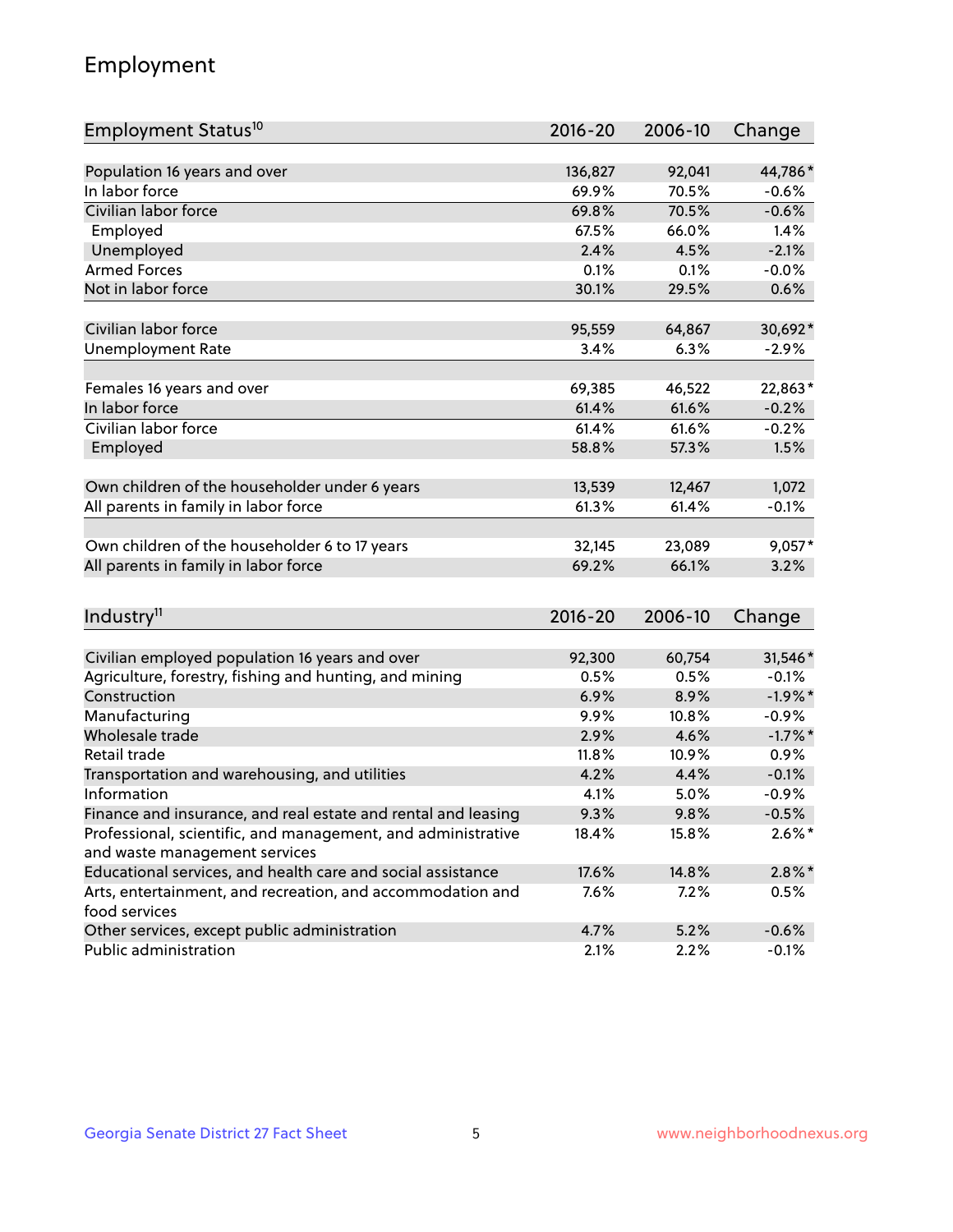## Employment, continued...

| Occupation <sup>12</sup>                                     | $2016 - 20$ | 2006-10 | Change     |
|--------------------------------------------------------------|-------------|---------|------------|
| Civilian employed population 16 years and over               | 92,300      | 60,754  | 31,546*    |
| Management, business, science, and arts occupations          | 50.3%       | 42.5%   | $7.8\%$ *  |
| Service occupations                                          | 12.1%       | 13.5%   | $-1.4%$    |
| Sales and office occupations                                 | 22.8%       | 26.4%   | $-3.6\%$ * |
| Natural<br>and<br>resources,<br>construction,<br>maintenance | 6.6%        | 9.3%    | $-2.7\%$ * |
| occupations                                                  |             |         |            |
| Production, transportation, and material moving occupations  | 8.2%        | 8.3%    | $-0.1%$    |
| Class of Worker <sup>13</sup>                                | $2016 - 20$ | 2006-10 | Change     |
| Civilian employed population 16 years and over               | 92,300      | 60,754  | 31,546*    |
| Private wage and salary workers                              | 83.7%       | 84.7%   | $-0.9%$    |
| Government workers                                           | 9.4%        | 9.5%    | $-0.1%$    |
| Self-employed in own not incorporated business workers       | 6.7%        | 5.8%    | 0.9%       |
| Unpaid family workers                                        | 0.2%        | 0.1%    | 0.1%       |
|                                                              |             |         |            |
| Job Flows <sup>14</sup>                                      | 2019        | 2010    | Change     |
| Total Jobs in district                                       | 69,613      | 48,514  | 21,099     |
| Held by residents of district                                | 28.4%       | 28.6%   | $-0.2%$    |
| Held by non-residents of district                            | 71.6%       | 71.4%   | 0.2%       |
| Jobs by Industry Sector <sup>15</sup>                        | 2019        | 2010    | Change     |
|                                                              |             |         |            |
| Total Jobs in district                                       | 69,613      | 48,514  | 21,099     |
| Goods Producing sectors                                      | 22.7%       | 22.9%   | $-0.2%$    |
| Trade, Transportation, and Utilities sectors                 | 22.0%       | 19.8%   | 2.3%       |
| All Other Services sectors                                   | 55.3%       | 57.3%   | $-2.0%$    |
| Total Jobs in district held by district residents            | 19,775      | 13,899  | 5,876      |
| <b>Goods Producing sectors</b>                               | 18.9%       | 17.7%   | 1.2%       |
| Trade, Transportation, and Utilities sectors                 | 15.7%       | 14.7%   | 1.0%       |
| All Other Services sectors                                   | 65.5%       | 67.6%   | $-2.2%$    |
|                                                              |             |         |            |
| Jobs by Earnings <sup>16</sup>                               | 2019        | 2010    | Change     |
| Total Jobs in district                                       | 69,613      | 48,514  | 21,099     |
| Jobs with earnings \$1250/month or less                      | 21.1%       | 22.5%   | $-1.4%$    |
| Jobs with earnings \$1251/month to \$3333/month              | 31.7%       | 39.2%   | $-7.5%$    |
| Jobs with earnings greater than \$3333/month                 | 47.2%       | 38.2%   | 8.9%       |
|                                                              |             |         |            |
| Total Jobs in district held by district residents            | 19,775      | 13,899  | 5,876      |
| Jobs with earnings \$1250/month or less                      | 22.5%       | 23.7%   | $-1.3%$    |
| Jobs with earnings \$1251/month to \$3333/month              | 30.7%       | 37.3%   | $-6.6%$    |
| Jobs with earnings greater than \$3333/month                 | 46.9%       | 39.0%   | 7.9%       |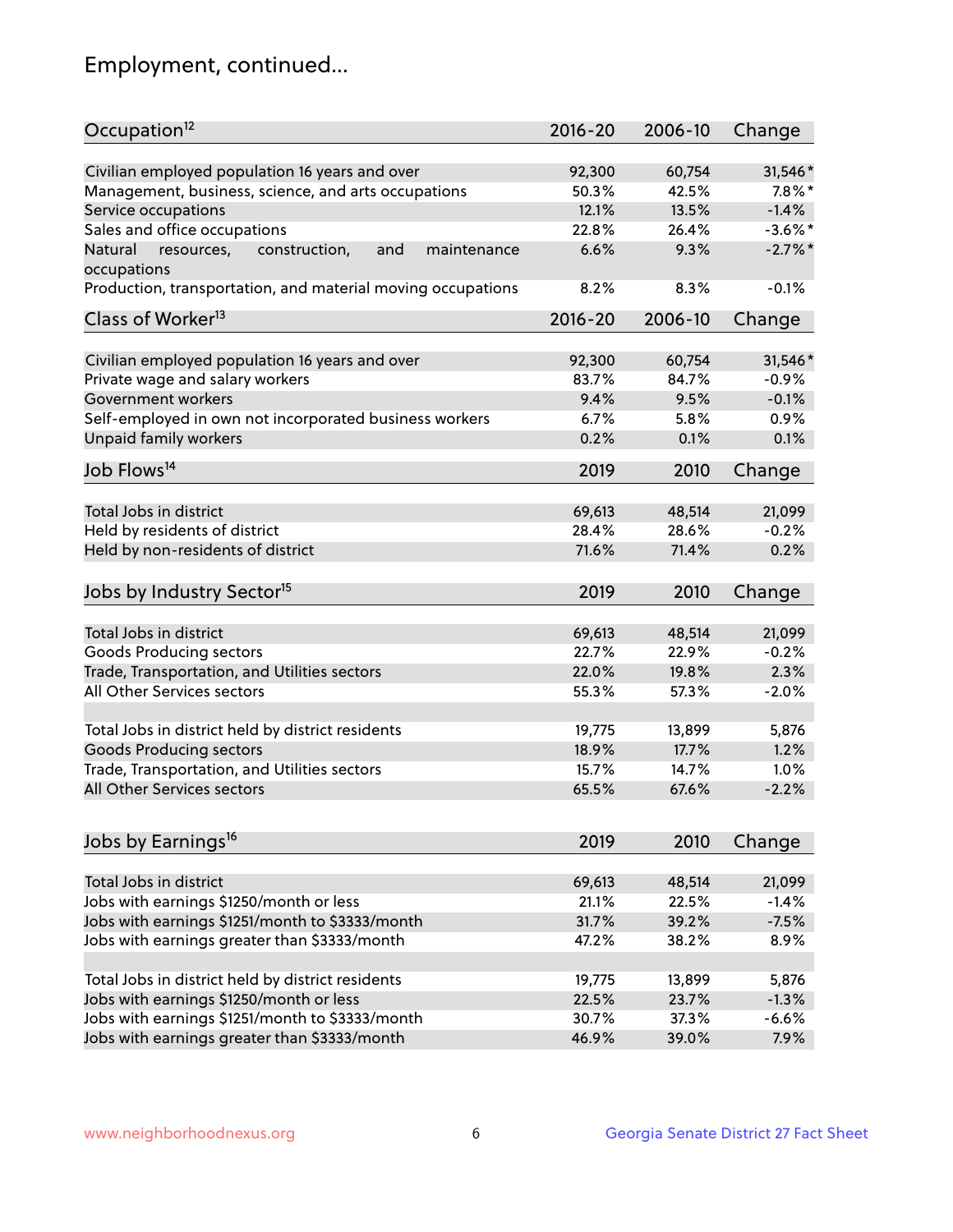## Employment, continued...

| 2019   | 2010   | Change  |
|--------|--------|---------|
|        |        |         |
| 69,613 | 48,514 | 21,099  |
| 22.9%  | 22.3%  | 0.6%    |
| 55.3%  | 61.9%  | $-6.7%$ |
| 21.9%  | 15.8%  | 6.1%    |
|        |        |         |
| 19,775 | 13,899 | 5,876   |
| 21.0%  | 18.5%  | 2.5%    |
| 55.4%  | 64.4%  | $-8.9%$ |
| 23.6%  | 17.1%  | 6.5%    |
|        |        |         |

#### Education

| School Enrollment <sup>18</sup>                | $2016 - 20$ | 2006-10 | Change     |
|------------------------------------------------|-------------|---------|------------|
|                                                |             |         |            |
| Population 3 years and over enrolled in school | 48,236      | 34,193  | 14,043*    |
| Nursery school, preschool                      | $8.0\%$     | 10.6%   | $-2.6\%$ * |
| Kindergarten                                   | 4.9%        | 7.6%    | $-2.7%$ *  |
| Elementary school (grades 1-8)                 | 44.4%       | 46.4%   | $-2.0%$    |
| High school (grades 9-12)                      | 23.3%       | 20.7%   | $2.7\%$ *  |
| College or graduate school                     | 19.3%       | 14.8%   | $4.6\%$ *  |
| Educational Attainment <sup>19</sup>           | $2016 - 20$ | 2006-10 | Change     |
|                                                |             |         |            |
| Population 25 years and over                   | 117,821     | 80,840  | 36,981*    |
| Less than 9th grade                            | 3.4%        | 5.0%    | $-1.6%$    |
| 9th to 12th grade, no diploma                  | 4.3%        | 5.9%    | $-1.6%$    |
| High school graduate (includes equivalency)    | 17.2%       | 23.0%   | $-5.9\%$ * |
| Some college, no degree                        | 17.8%       | 19.8%   | $-2.0\%$ * |
| Associate's degree                             | 7.2%        | 7.5%    | $-0.3%$    |
| Bachelor's degree                              | 33.4%       | 28.2%   | $5.2\%$ *  |
| Graduate or professional degree                | 16.8%       | 10.6%   | $6.1\%$ *  |
|                                                |             |         |            |
| Percent high school graduate or higher         | 92.3%       | 89.1%   | $3.2\%$ *  |
| Percent bachelor's degree or higher            | 50.1%       | 38.8%   | $11.3\%$ * |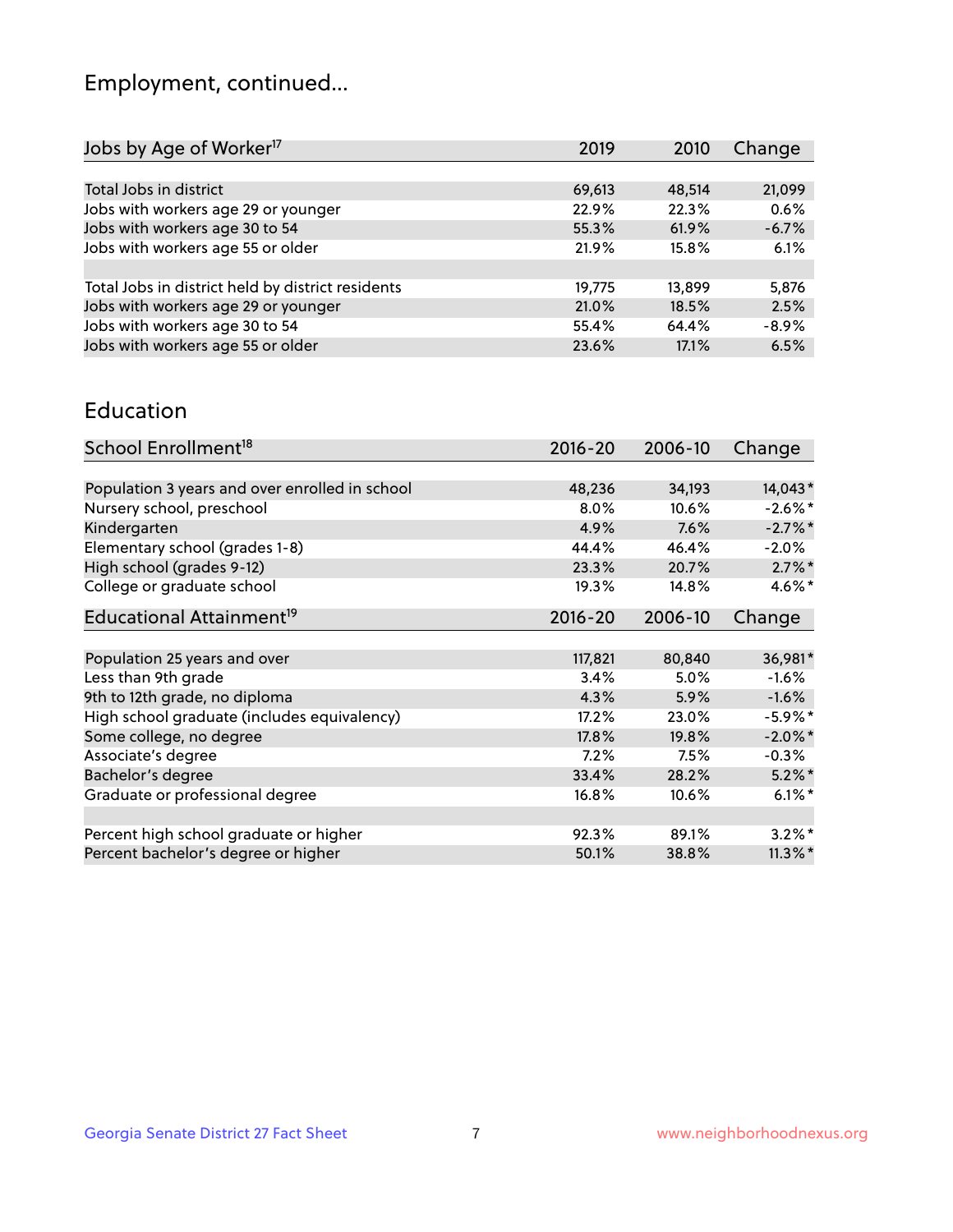## Housing

| Households by Type <sup>20</sup>                     | 2016-20     | 2006-10 | Change     |
|------------------------------------------------------|-------------|---------|------------|
|                                                      |             |         |            |
| <b>Total households</b>                              | 62,057      | 43,085  | 18,972*    |
| Family households (families)                         | 79.0%       | 78.2%   | 0.8%       |
| With own children under 18 years                     | 41.3%       | 41.8%   | $-0.6%$    |
| Married-couple family                                | 67.6%       | 67.0%   | 0.6%       |
| With own children of the householder under 18 years  | 34.9%       | 35.4%   | $-0.5%$    |
| Male householder, no wife present, family            | 3.9%        | 3.4%    | 0.5%       |
| With own children of the householder under 18 years  | 2.1%        | 1.7%    | 0.4%       |
| Female householder, no husband present, family       | 7.6%        | 7.8%    | $-0.2%$    |
| With own children of the householder under 18 years  | 4.3%        | 4.7%    | $-0.4%$    |
| Nonfamily households                                 | 21.0%       | 21.8%   | $-0.8%$    |
| Householder living alone                             | 16.6%       | 17.7%   | $-1.1%$    |
| 65 years and over                                    | 6.8%        | 5.0%    | $1.8\%$ *  |
|                                                      |             |         |            |
| Households with one or more people under 18 years    | 43.7%       | 44.0%   | $-0.3%$    |
| Households with one or more people 65 years and over | 24.4%       | 17.2%   | $7.2\%$ *  |
|                                                      |             |         |            |
| Average household size                               | 2.87        | 2.90    | $-0.03$    |
| Average family size                                  | 3.22        | 3.28    | $-0.05$    |
|                                                      |             |         |            |
| Housing Occupancy <sup>21</sup>                      | $2016 - 20$ | 2006-10 | Change     |
|                                                      |             |         |            |
| Total housing units                                  | 65,168      | 48,060  | 17,108 *   |
| Occupied housing units                               | 95.2%       | 89.6%   | $5.6\%$ *  |
| Vacant housing units                                 | 4.8%        | 10.4%   | $-5.6\%$ * |
|                                                      |             |         |            |
| Homeowner vacancy rate                               | 0.9         | 5.2     | $-4.3*$    |
| Rental vacancy rate                                  | 3.9         | 6.5     | $-2.6$     |
|                                                      |             |         |            |
| Units in Structure <sup>22</sup>                     | 2016-20     | 2006-10 | Change     |
|                                                      |             |         |            |
| Total housing units                                  | 65,168      | 48,060  | 17,108*    |
| 1-unit, detached                                     | 83.3%       | 84.5%   | $-1.2%$    |
| 1-unit, attached                                     | 6.7%        | 5.5%    | 1.2%       |
| 2 units                                              | 0.3%        | 0.5%    | $-0.2%$    |
| 3 or 4 units                                         | 0.6%        | 1.4%    | $-0.8%$    |
| 5 to 9 units                                         | 0.9%        | 0.6%    | 0.2%       |
| 10 to 19 units                                       | 1.6%        | 0.4%    | 1.2%       |
| 20 or more units                                     | 1.9%        | 0.8%    | 1.1%       |
| Mobile home                                          | 4.7%        | 6.3%    | $-1.6\%$ * |
| Boat, RV, van, etc.                                  | 0.1%        | 0.0%    | 0.1%       |
|                                                      |             |         |            |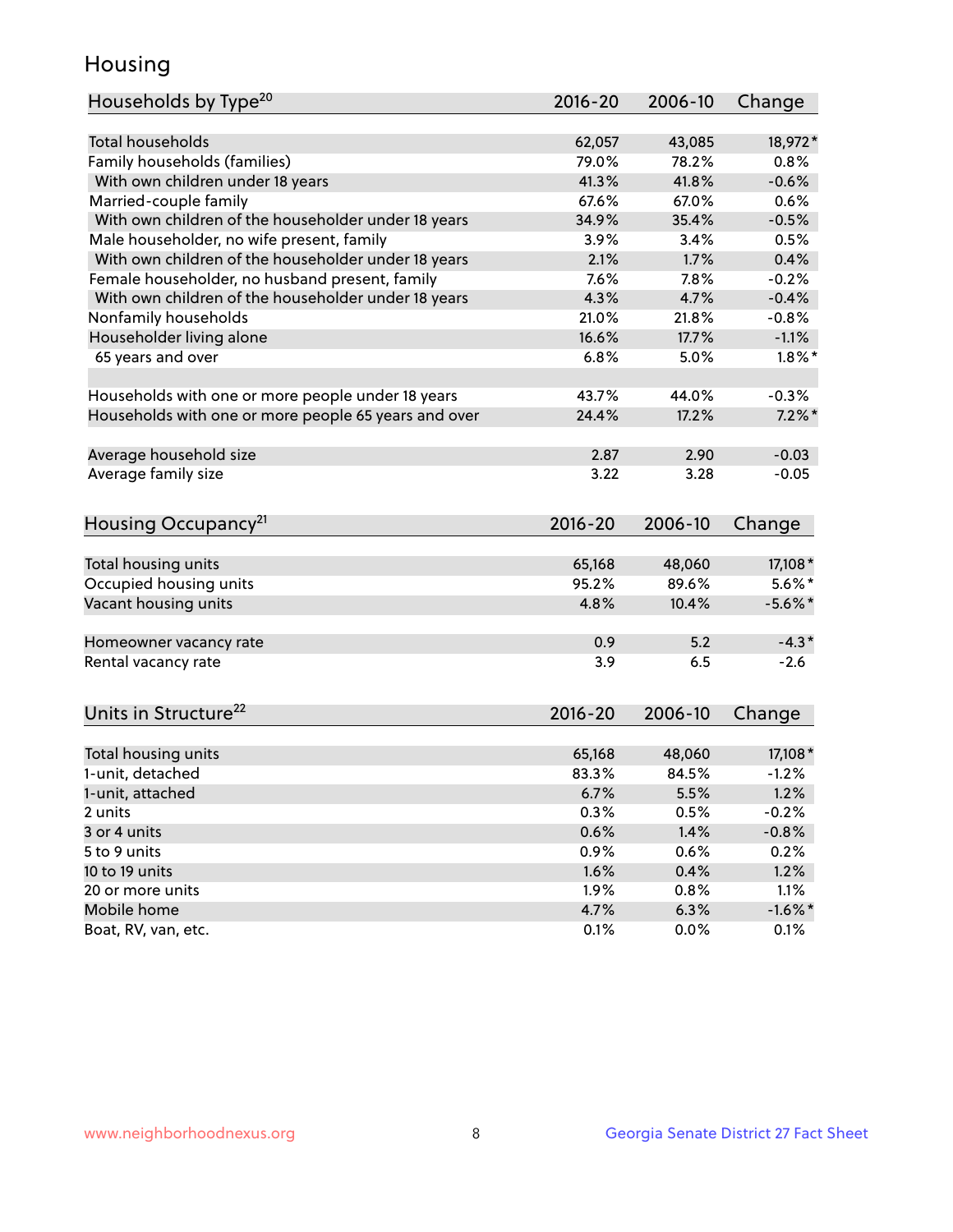## Housing, Continued...

| Year Structure Built <sup>23</sup>             | 2016-20     | 2006-10 | Change      |
|------------------------------------------------|-------------|---------|-------------|
| Total housing units                            | 65,168      | 48,060  | 17,108 *    |
| Built 2014 or later                            | 13.1%       | (X)     | (X)         |
| Built 2010 to 2013                             | 7.6%        | (X)     | (X)         |
| Built 2000 to 2009                             | 34.5%       | 41.2%   | $-6.7%$ *   |
| Built 1990 to 1999                             | 24.1%       | 31.8%   | $-7.7\%$ *  |
| Built 1980 to 1989                             | 10.3%       | 11.6%   | $-1.3%$     |
| Built 1970 to 1979                             | 5.7%        | 7.7%    | $-2.0\%$ *  |
| Built 1960 to 1969                             | 2.2%        | 3.5%    | $-1.3%$     |
| Built 1950 to 1959                             | 1.2%        | 2.0%    | $-0.8%$     |
| Built 1940 to 1949                             | 0.3%        | 0.8%    | $-0.5%$     |
| Built 1939 or earlier                          | 1.1%        | 1.4%    | $-0.3%$     |
| Housing Tenure <sup>24</sup>                   | $2016 - 20$ | 2006-10 | Change      |
|                                                |             |         |             |
| Occupied housing units                         | 62,057      | 43,085  | 18,972*     |
| Owner-occupied                                 | 82.8%       | 85.1%   | $-2.3\%$ *  |
| Renter-occupied                                | 17.2%       | 14.9%   | $2.3\%*$    |
| Average household size of owner-occupied unit  | 2.89        | 2.88    | 0.01        |
| Average household size of renter-occupied unit | 2.75        | 2.99    | $-0.23*$    |
| Residence 1 Year Ago <sup>25</sup>             | $2016 - 20$ | 2006-10 | Change      |
| Population 1 year and over                     | 176,311     | 123,693 | 52,618*     |
| Same house                                     | 87.2%       | 88.3%   | $-1.1%$     |
| Different house in the U.S.                    | 12.3%       | 11.3%   | 1.0%        |
| Same county                                    | 4.7%        | 4.5%    | 0.2%        |
| Different county                               | 7.7%        | 6.9%    | 0.8%        |
| Same state                                     | 5.2%        | 4.5%    | 0.6%        |
| Different state                                | 2.5%        | 2.4%    | 0.1%        |
| Abroad                                         | 0.4%        | 0.4%    | 0.1%        |
| Value of Housing Unit <sup>26</sup>            | 2016-20     | 2006-10 | Change      |
| Owner-occupied units                           | 51,371      | 36,650  | 14,721*     |
| Less than \$50,000                             | 1.8%        | 2.5%    | $-0.7%$     |
| \$50,000 to \$99,999                           | 1.2%        | 3.6%    | $-2.3%$     |
| \$100,000 to \$149,999                         | 3.5%        | 8.4%    | $-4.8\%$ *  |
| \$150,000 to \$199,999                         | 8.1%        | 19.0%   | $-10.9\%$ * |
| \$200,000 to \$299,999                         | 26.8%       | 30.3%   | $-3.4\%$ *  |
| \$300,000 to \$499,999                         | 42.7%       | 25.8%   | 17.0%*      |
| \$500,000 to \$999,999                         | 14.4%       | 9.4%    | $5.0\%$ *   |
| \$1,000,000 or more                            | 1.4%        | 1.2%    | 0.2%        |
| Median (dollars)                               | 332,936     | 246,550 | 86,385*     |
| Mortgage Status <sup>27</sup>                  | $2016 - 20$ | 2006-10 | Change      |
|                                                |             |         |             |
| Owner-occupied units                           | 51,371      | 36,650  | 14,721*     |
| Housing units with a mortgage                  | 76.6%       | 82.3%   | $-5.8\%$ *  |
| Housing units without a mortgage               | 23.4%       | 17.7%   | $5.8\%$ *   |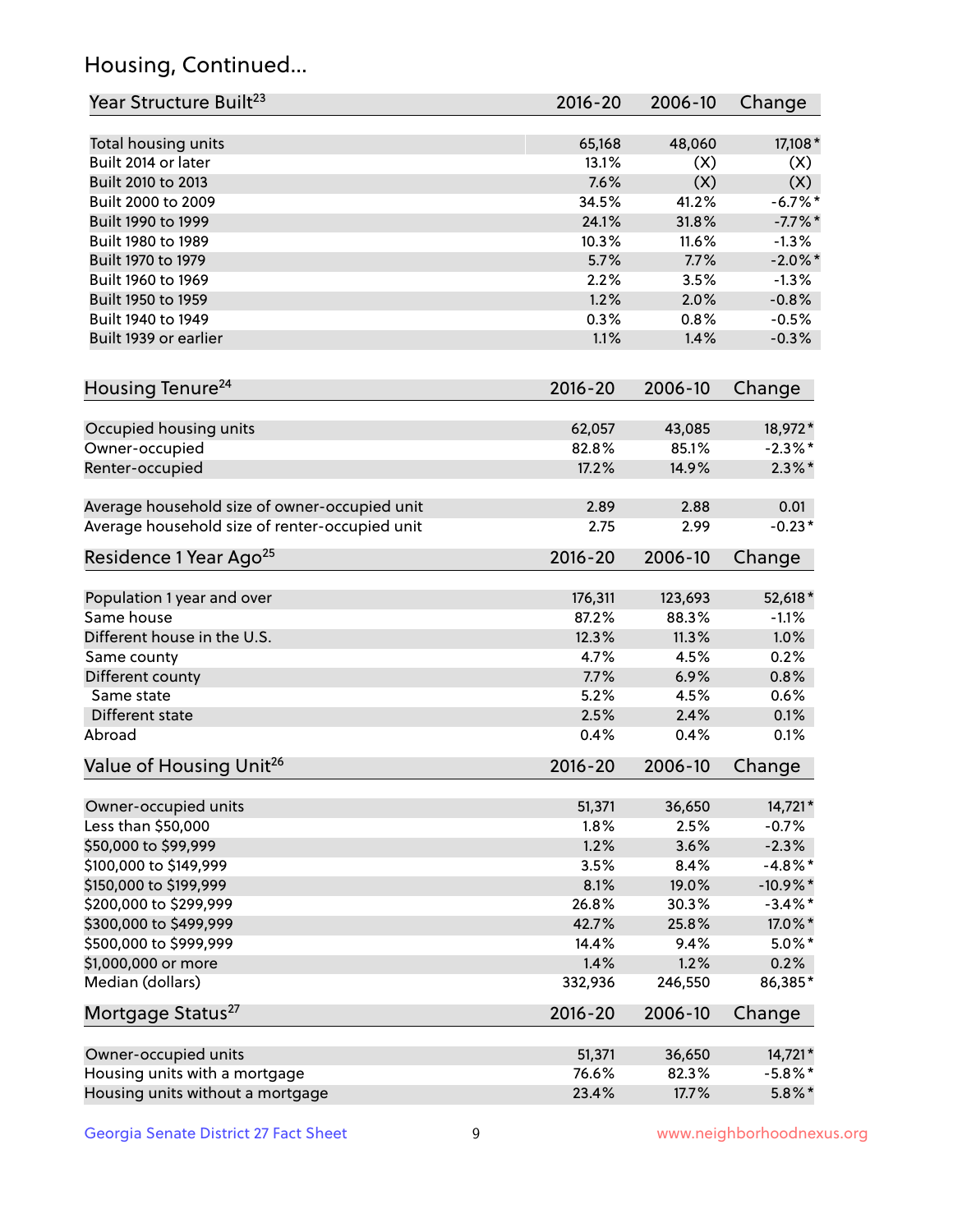## Housing, Continued...

| Selected Monthly Owner Costs <sup>28</sup>                                            | 2016-20     | 2006-10 | Change     |
|---------------------------------------------------------------------------------------|-------------|---------|------------|
| Housing units with a mortgage                                                         | 39,340      | 30,175  | $9,165*$   |
| Less than \$300                                                                       | 0.2%        | 0.1%    | 0.1%       |
| \$300 to \$499                                                                        | 0.4%        | 0.7%    | $-0.3%$    |
| \$500 to \$999                                                                        | 6.2%        | 9.4%    | $-3.2%$    |
| \$1,000 to \$1,499                                                                    | 20.3%       | 25.3%   | $-4.9%$ *  |
| \$1,500 to \$1,999                                                                    | 28.3%       | 28.8%   | $-0.5%$    |
| \$2,000 to \$2,999                                                                    | 33.9%       | 26.8%   | $7.1\%$ *  |
| \$3,000 or more                                                                       | 10.6%       | 8.9%    | $1.7\%$ *  |
| Median (dollars)                                                                      | 1,903       | 1,751   | $152*$     |
| Housing units without a mortgage                                                      | 12,031      | 6,475   | 5,556*     |
| Less than \$150                                                                       | 1.7%        | 1.7%    | $-0.0%$    |
| \$150 to \$249                                                                        | 7.7%        | 14.3%   | $-6.6%$    |
| \$250 to \$349                                                                        | 14.6%       | 26.2%   | $-11.5%$   |
| \$350 to \$499                                                                        | 27.0%       | 27.6%   | $-0.6%$    |
| \$500 to \$699                                                                        | 28.5%       | 17.7%   | 10.8%      |
| \$700 or more                                                                         | 20.4%       | 12.4%   | 8.1%       |
| Median (dollars)                                                                      | 494         | 376     | $118*$     |
| Selected Monthly Owner Costs as a Percentage of<br>Household Income <sup>29</sup>     | $2016 - 20$ | 2006-10 | Change     |
| Housing units with a mortgage (excluding units where<br>SMOCAPI cannot be computed)   | 39,234      | 30,065  | $9,169*$   |
| Less than 20.0 percent                                                                | 56.8%       | 38.2%   | 18.6%*     |
| 20.0 to 24.9 percent                                                                  | 16.1%       | 18.1%   | $-2.0\%$ * |
| 25.0 to 29.9 percent                                                                  | 7.6%        | 13.1%   | $-5.4\%$ * |
| 30.0 to 34.9 percent                                                                  | 5.6%        | 8.3%    | $-2.7\%$ * |
| 35.0 percent or more                                                                  | 13.9%       | 22.3%   | $-8.5%$ *  |
| Not computed                                                                          | 106         | 110     | $-4$       |
| Housing unit without a mortgage (excluding units where<br>SMOCAPI cannot be computed) | 11,873      | 6,422   | $5,451*$   |
| Less than 10.0 percent                                                                | 60.5%       | 50.2%   | 10.2%      |
| 10.0 to 14.9 percent                                                                  | 18.8%       | 19.2%   | $-0.4%$    |
| 15.0 to 19.9 percent                                                                  | 7.7%        | 10.1%   | $-2.4%$    |
| 20.0 to 24.9 percent                                                                  | 3.8%        | 5.2%    | $-1.4%$    |
| 25.0 to 29.9 percent                                                                  | 2.7%        | 4.6%    | $-1.9%$    |
| 30.0 to 34.9 percent                                                                  | 1.8%        | 2.2%    | $-0.4%$    |
| 35.0 percent or more                                                                  | 4.6%        | 8.4%    | $-3.7%$    |
| Not computed                                                                          | 158         | 53      | 105        |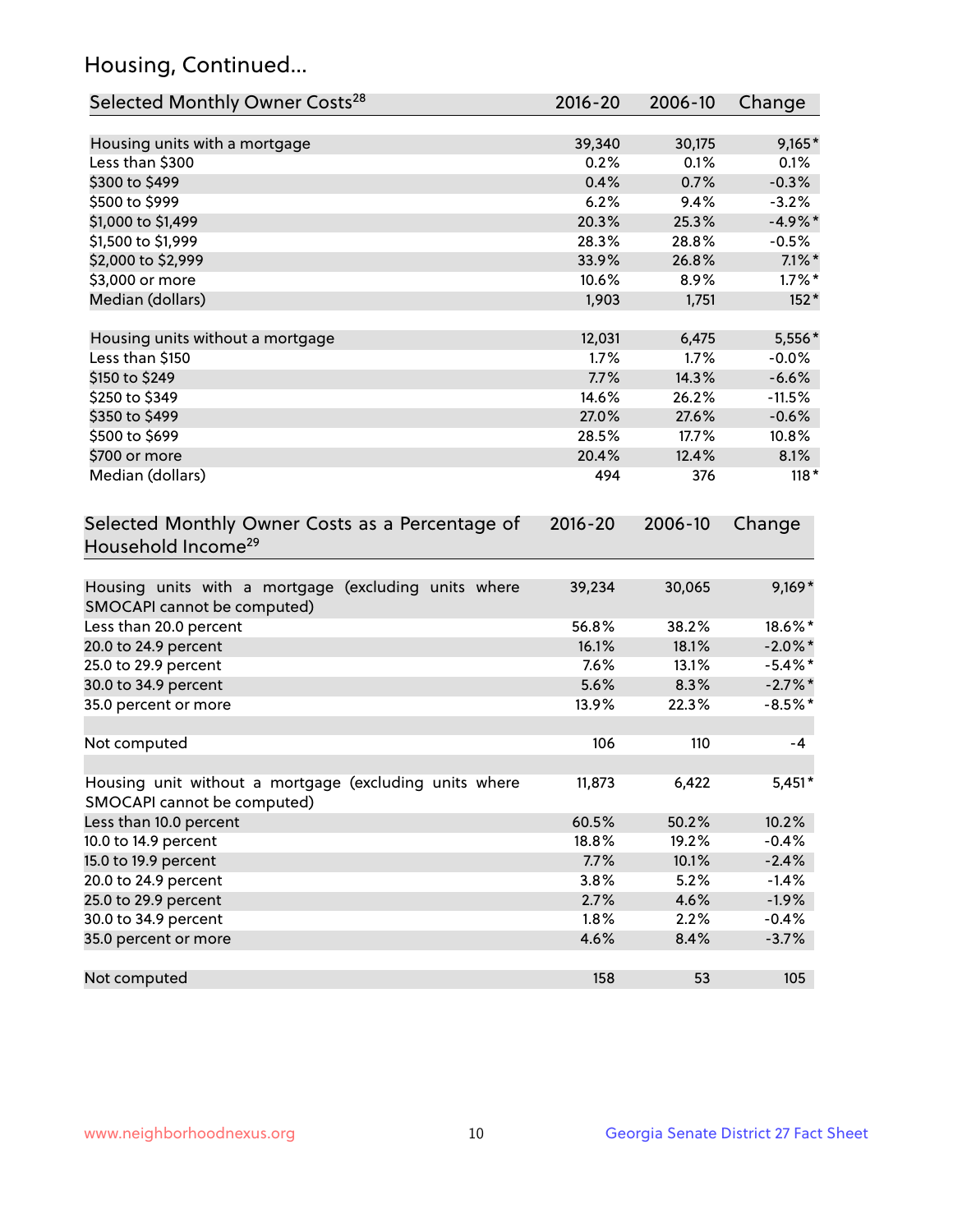## Housing, Continued...

| 2016-20 | 2006-10 | Change   |
|---------|---------|----------|
|         |         |          |
| 10,078  | 5,777   | $4,301*$ |
| 0.1%    | $0.0\%$ | 0.1%     |
| 3.1%    | 7.1%    | $-4.0\%$ |
| 8.9%    | 11.4%   | $-2.5%$  |
| 13.3%   | 24.0%   | $-10.7%$ |
| 32.3%   | 41.0%   | $-8.7%$  |
| 27.2%   | 13.5%   | 13.7%    |
| 15.0%   | 2.9%    | 12.1%    |
| 1,382   | 1,321   | $61*$    |
|         |         |          |
| 608     | 658     | $-50$    |
|         |         |          |

| Gross Rent as a Percentage of Household Income <sup>31</sup>                   | $2016 - 20$ | 2006-10 | Change  |
|--------------------------------------------------------------------------------|-------------|---------|---------|
|                                                                                |             |         |         |
| Occupied units paying rent (excluding units where GRAPI<br>cannot be computed) | 10,009      | 5,673   | 4,336*  |
| Less than 15.0 percent                                                         | 12.1%       | 7.2%    | 4.9%    |
| 15.0 to 19.9 percent                                                           | 18.1%       | 12.1%   | 6.0%    |
| 20.0 to 24.9 percent                                                           | 15.2%       | 18.8%   | $-3.6%$ |
| 25.0 to 29.9 percent                                                           | 9.6%        | 11.5%   | $-1.9%$ |
| 30.0 to 34.9 percent                                                           | $8.0\%$     | 12.6%   | $-4.5%$ |
| 35.0 percent or more                                                           | 36.9%       | 37.8%   | $-0.9%$ |
|                                                                                |             |         |         |
| Not computed                                                                   | 677         | 762     | $-85$   |

## Transportation

| Commuting to Work <sup>32</sup>           | 2016-20 | 2006-10 | Change     |
|-------------------------------------------|---------|---------|------------|
|                                           |         |         |            |
| Workers 16 years and over                 | 90,792  | 59,934  | 30,858*    |
| Car, truck, or van - drove alone          | 74.5%   | 78.2%   | $-3.7\%$ * |
| Car, truck, or van - carpooled            | 7.3%    | 10.2%   | $-2.9\%$ * |
| Public transportation (excluding taxicab) | 0.5%    | 0.7%    | $-0.2%$    |
| Walked                                    | 0.6%    | 0.8%    | $-0.2%$    |
| Other means                               | $1.3\%$ | 2.1%    | $-0.8%$    |
| Worked at home                            | 15.8%   | 8.1%    | $7.7\%$ *  |
|                                           |         |         |            |
| Mean travel time to work (minutes)        | 32.7    | 29.5    | $3.2*$     |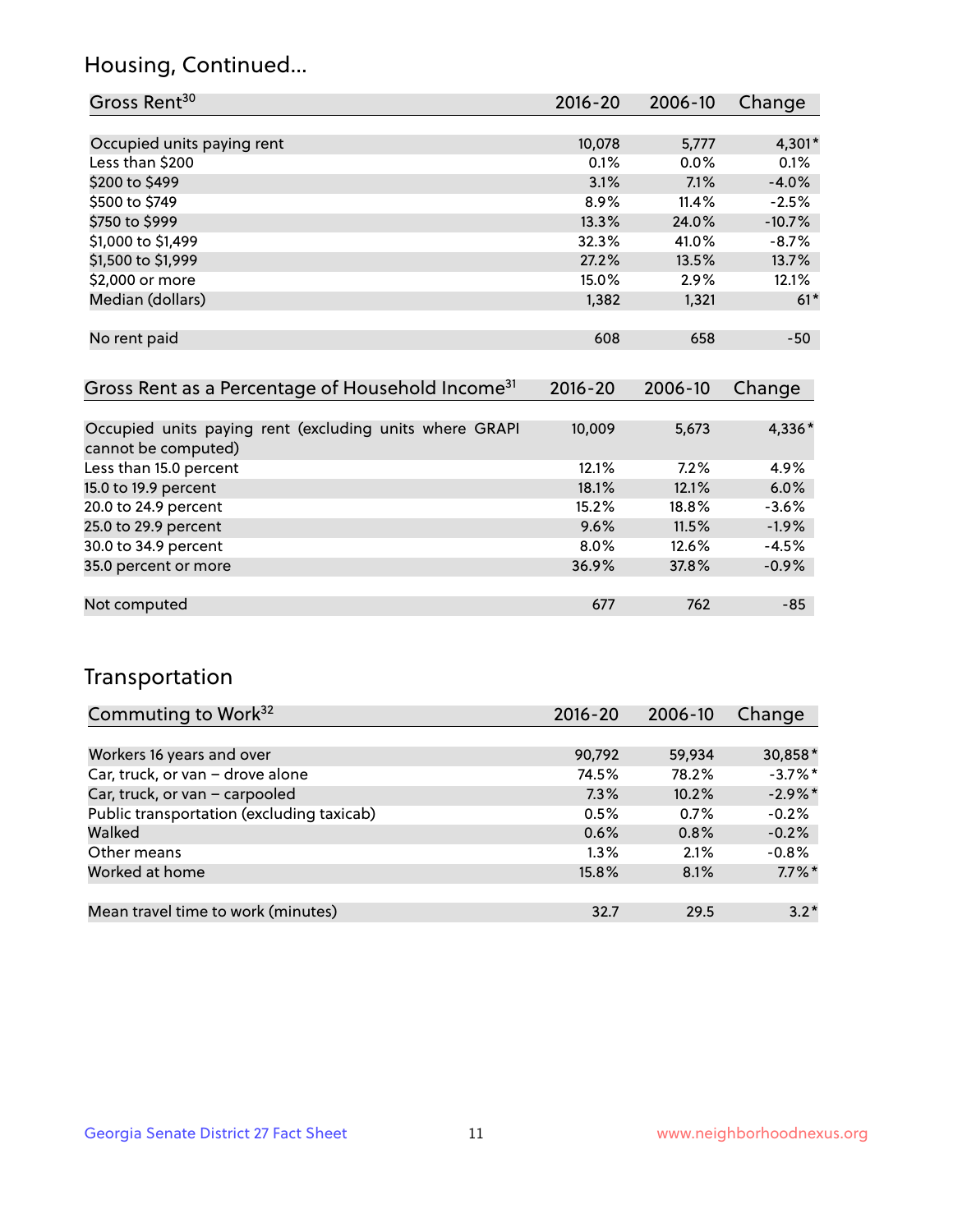## Transportation, Continued...

| Vehicles Available <sup>33</sup> | $2016 - 20$ | 2006-10 | Change     |
|----------------------------------|-------------|---------|------------|
|                                  |             |         |            |
| Occupied housing units           | 62,057      | 43,085  | 18.972*    |
| No vehicles available            | $1.6\%$     | 2.7%    | $-1.1%$    |
| 1 vehicle available              | 21.3%       | 21.2%   | 0.0%       |
| 2 vehicles available             | 49.0%       | 52.0%   | $-3.0\%$ * |
| 3 or more vehicles available     | 28.1%       | 24.1%   | 4.0%       |

#### Health

| Health Insurance coverage <sup>34</sup>                 | 2016-20 |
|---------------------------------------------------------|---------|
|                                                         |         |
| Civilian Noninstitutionalized Population                | 177,949 |
| With health insurance coverage                          | 90.4%   |
| With private health insurance coverage                  | 80.9%   |
| With public health coverage                             | 18.5%   |
| No health insurance coverage                            | 9.6%    |
| Civilian Noninstitutionalized Population Under 19 years | 49,508  |
| No health insurance coverage                            | 7.2%    |
| Civilian Noninstitutionalized Population 19 to 64 years | 106,156 |
| In labor force:                                         | 87,857  |
| Employed:                                               | 85,084  |
| With health insurance coverage                          | 89.2%   |
| With private health insurance coverage                  | 87.8%   |
| With public coverage                                    | 2.4%    |
| No health insurance coverage                            | 10.8%   |
| Unemployed:                                             | 2,773   |
| With health insurance coverage                          | 68.2%   |
| With private health insurance coverage                  | 63.9%   |
| With public coverage                                    | 6.5%    |
| No health insurance coverage                            | 31.8%   |
| Not in labor force:                                     | 18,299  |
| With health insurance coverage                          | 83.2%   |
| With private health insurance coverage                  | 74.2%   |
| With public coverage                                    | 14.1%   |
| No health insurance coverage                            | 16.8%   |